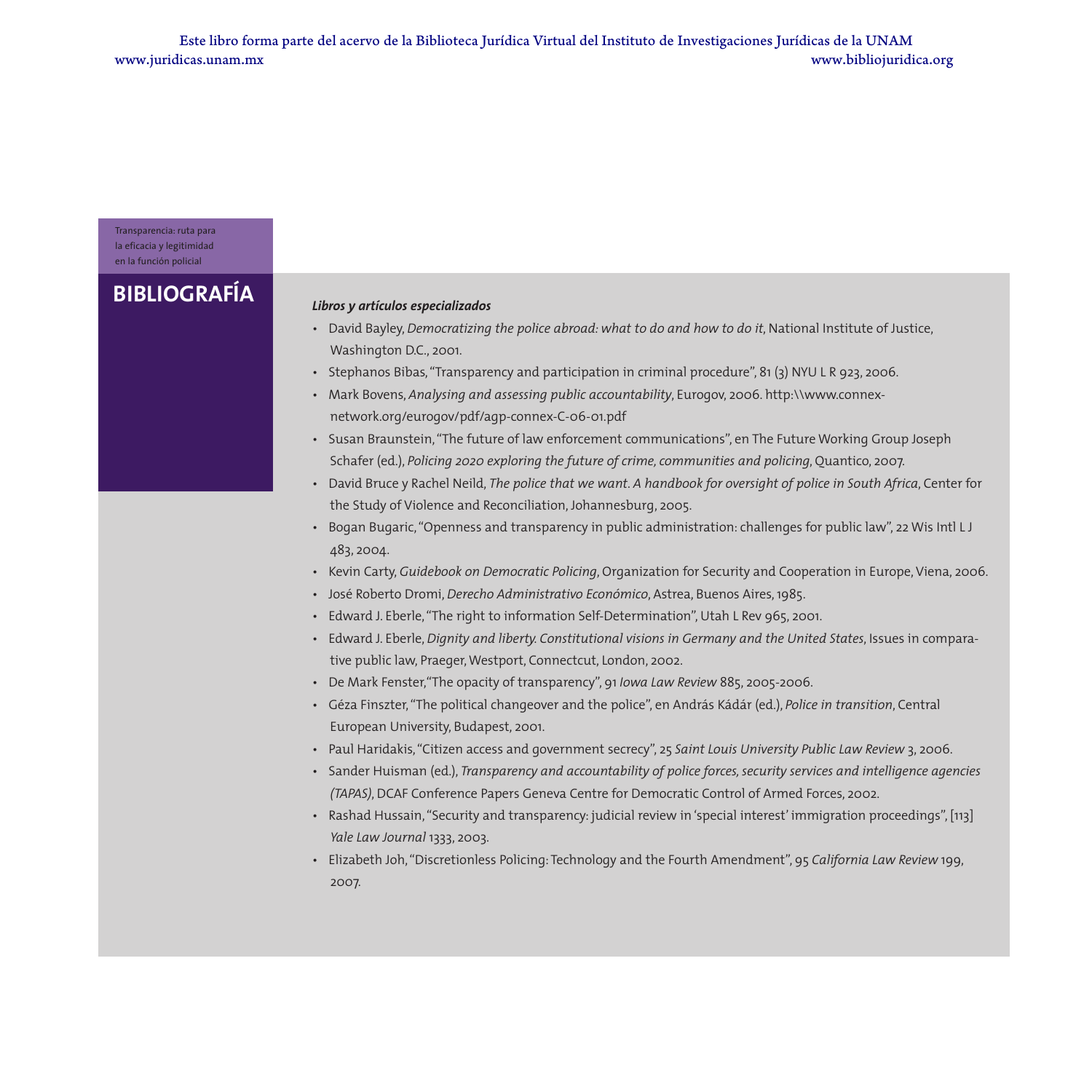- W. T. Jordan y May Ann Zager, "Community policing: past, present and future", en M. A. Dupont-Morales, Michael K. Hooper y Judy H. Schmidt (eds.),*Handbook of criminal justice administration*, Public Administration and Public Policy, Marcel Dekker, New York-Basel, 2001.
- Donald P. Kommers, *The Constitutional Jurisprudence of the Federal Republic of Germany*, 2nd, ed., Duke University Press, Durham and London, 1997.
- Gregory J. Levine, "Disclosure of information in the public interest pursuant to freedom of information and protection of privacy legislation", [11] (1) Can J of Adm L & Practice, 1997.
- Sergio López-Ayllón, "La reforma y sus efectos legislativos. ¿Qué contenidos para la nueva generación de leyes de acceso a la información pública, transparencia y datos personales? ", en Pedro Salazar Ugarte (ed.), *El derecho de acceso a la información en la constitución mexicana: razones, significados y consecuencias*, IIJ, UNAM, México, 2008.
- Sergio López-Ayllón y Alejandro Posadas, "Las pruebas de daño e interés público en materia de acceso a la información. Una perspectiva comparada", 9 D Comp de la Información 21, 2007.
- Ernesto López Portillo Vargas y Hugo Frühling, *Responsabilidad policial en democracia. Una propuesta para América Latina*, Instituto para la Seguridad y la Democracia, A.C., Secretaría de Seguridad Ciudadana del Estado de Querétaro, Comisión de Derechos Humanos del Distrito Federal y Centro de Estudios en Seguridad Ciudadana de la Universidad de Chile, México, 2008.
- Erik Luna, "Transparent Policing", 85 *Iowa Law Review* 1107, 2000.
- Erik Luna, "Principled enforcement of penal codes", 4 *Buffalo Criminal Law Review* 515, 2000-2001.
- Anneke Osse, *Understanding policing*. *A resource for human rights activists*, Amnesty International Nederland, Amsterdam, 2006.
- Alasdair Roberts, "Structural pluralism and the right to information", 51 (3) U Toronto LJ 243, 2001.
- Hugh Thomlinson-Q.C. y Mark Thomson, "Policing the use of data", 154 (7118) New L J 338, 2004.
- UN Office on Drugs & Crime & Organization for Security and Cooperation in Europe, *Police information and intelligence systems. Criminal justice assessment toolkit*, United Nations, 2006. http://polis.osce.org/library/view?item\_id=2698&attach\_id=529
- Dirk Van Zyl Smit, "Civil disabilities of former prisoners in a constitutional democracy: Building on the South African Experience", Acta Jurídica 221, 2003.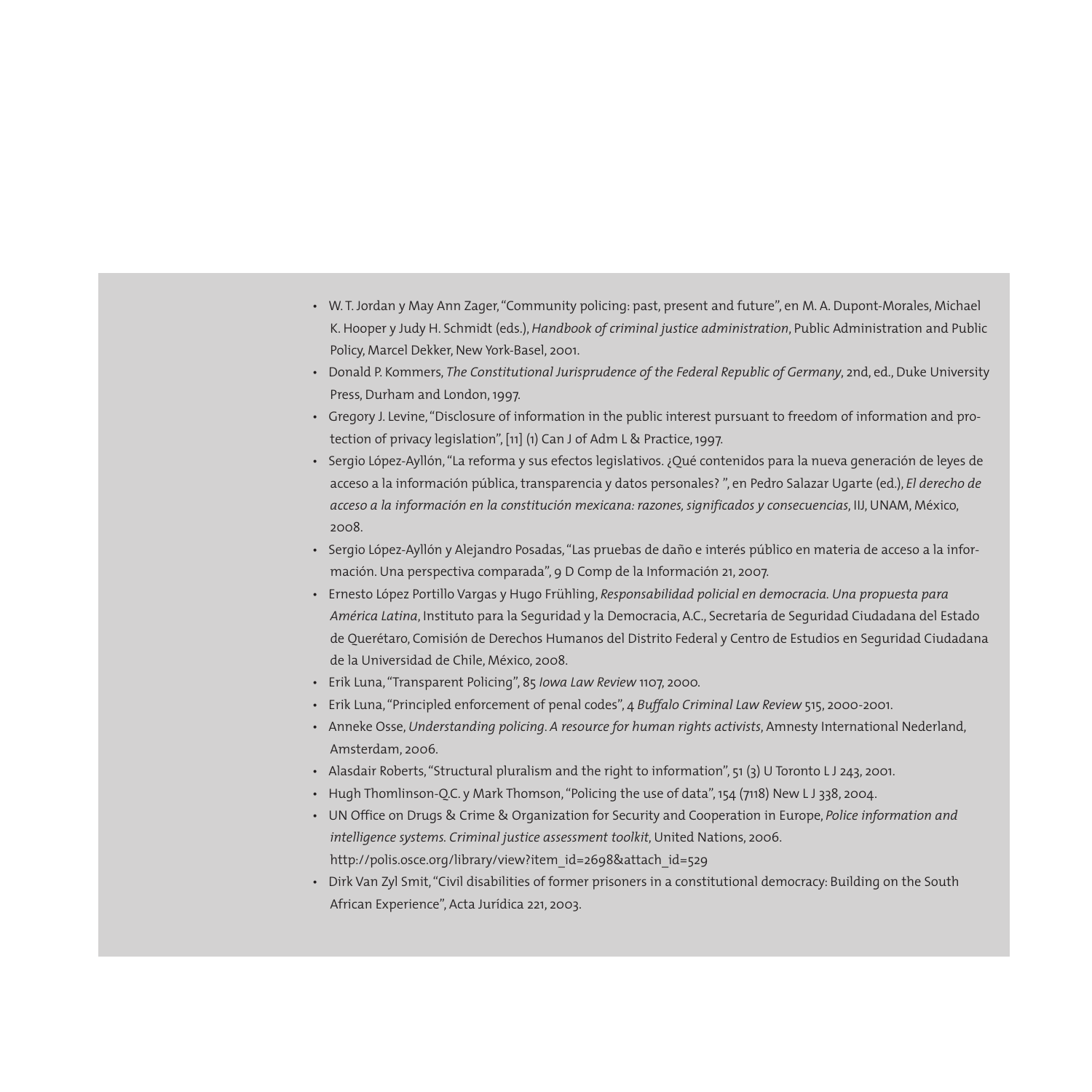- Luis Villalobos, "Enfoque institucional para la reforma policial y la rendición de cuentas", 2 *Revista Latinoamericana de Seguridad Ciudadana*, Urvio-FLACSO, Ecuador.
- Samuel Walker, *The new world of police accountability*, SAGE Publications, Thousand Oaks, London, New Delhi, 2005.
- J. A. Yáñez Romero, "Policía preventiva en la región central de México y el Modelo Gaditano de Seguridad Interior", US\_MEX 203-4, *Working Paper Series*, presentado en la conferencia "Reforming the Administration of Justice in Mexico", Center for U.S.-Mexican Studies, mayo 2003.

## *Normatividad*

- *Código de buenas prácticas y alternativas para el diseño de leyes de transparencia y acceso a la información pública en México*, CIDE, IIJ-UNAM, México, 2007.
- *Constitución Política de los Estados Unidos Mexicanos*,1917, México.
- Convention for the Protection of Individuals with Regard to Automatic Processing of Personal Data, Strasbourg ETS No. 108, 1981.
- "Ley Federal de Transparencia y Acceso a la Información Pública Gubernamental",*Diario Oficial de la Federación*, México, 11 de junio, 2002.
- "Lineamientos generales para la clasificación y desclasificación de información de las dependencias y entidades de la administración pública federal", *Diario Oficial de la Federación*, México, 18 de agosto, 1993.
- Organization for Economic Cooperation and Development, *Recommendation of the council concerning guidelines governing the protection of privacy and transborder flows of personal data*, 1980.
- United Nations, *Code of Conduct for Law Enforcement Officials*, UN GA Res 34 /169, 1979.
- UN Secretary General, *The rule of law and transitional justice in conflict and post-conflict societies. Report of the Secretary General*, 24, 2004.

## *Jurisprudencia*

- *Clubb v. Saanich*, District, 1542-002 (Supreme Court of British Columbia).
- *Jane Doe v. Board of Commissioners of Police for the Municipality of Metropolitan Toronto*, 87-CQ-21670 (Ontario Court of Justice), 1998.